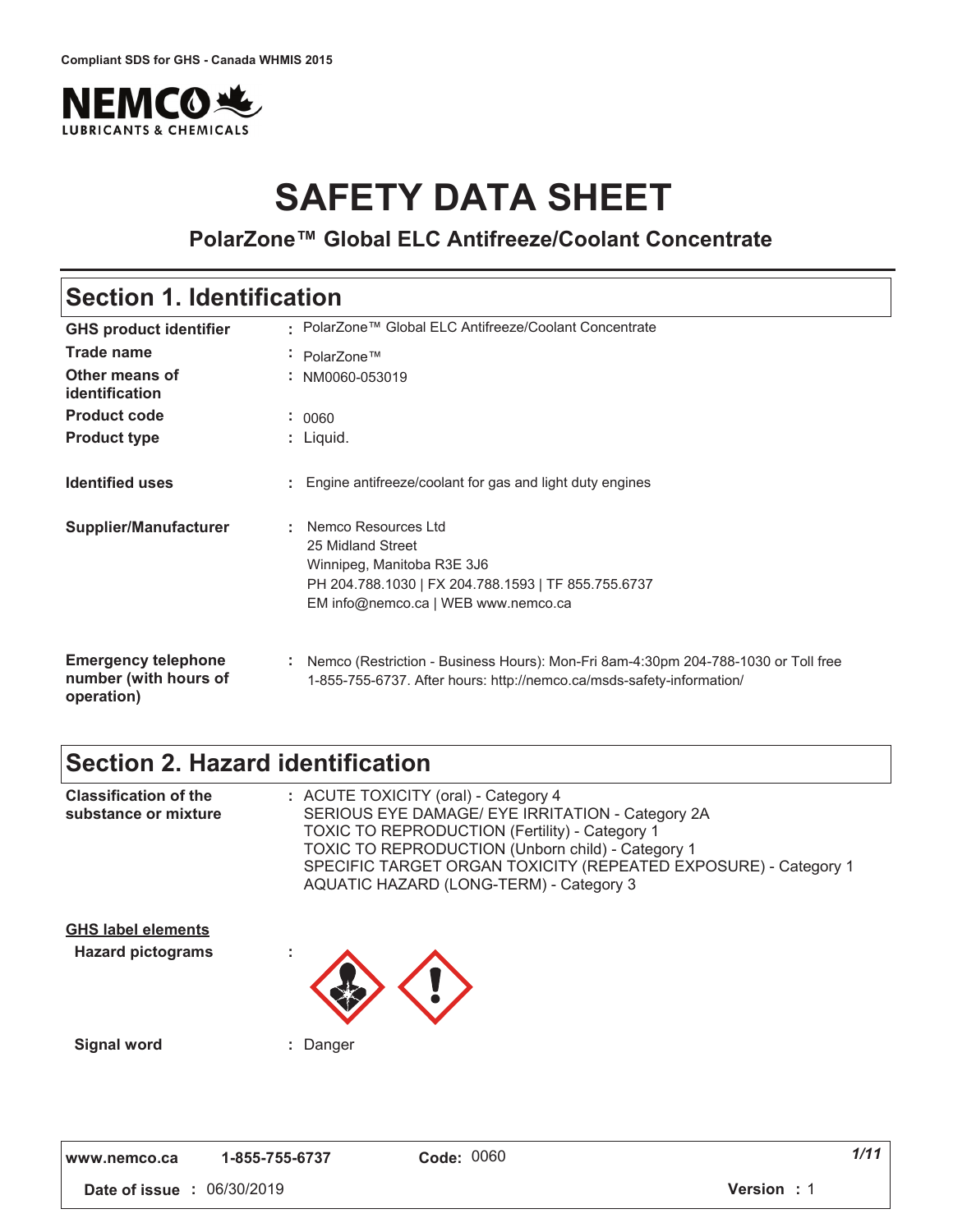

**PolarZone™ Global ELC Antifreeze/Coolant Concentrate**

### **Section 2. Hazard identification**

| <b>Hazard statements</b>                                                      | : H302 - Harmful if swallowed.                                                                                                |
|-------------------------------------------------------------------------------|-------------------------------------------------------------------------------------------------------------------------------|
|                                                                               | H319 - Causes serious eye irritation.                                                                                         |
|                                                                               | H360 - May damage fertility or the unborn child.                                                                              |
|                                                                               | H372 - Causes damage to organs through prolonged or repeated exposure.                                                        |
|                                                                               | H412 - Harmful to aquatic life with long lasting effects.                                                                     |
| <b>Precautionary statements</b>                                               |                                                                                                                               |
| <b>Prevention</b>                                                             | : P201 - Obtain special instructions before use.                                                                              |
|                                                                               | P202 - Do not handle until all safety precautions have been read and understood.                                              |
|                                                                               | P280 - Wear protective gloves. Wear protective clothing. Wear eye or face<br>protection.                                      |
|                                                                               | P273 - Avoid release to the environment.                                                                                      |
|                                                                               | P260 - Do not breathe vapor.                                                                                                  |
|                                                                               | P270 - Do not eat, drink or smoke when using this product.                                                                    |
|                                                                               | P264 - Wash hands thoroughly after handling.                                                                                  |
| <b>Response</b>                                                               | : P314 - Get medical attention if you feel unwell.                                                                            |
|                                                                               | P308 + P313 - IF exposed or concerned: Get medical attention.                                                                 |
|                                                                               | P301 + P312 + P330 - IF SWALLOWED: Call a POISON CENTER or physician if<br>you feel unwell. Rinse mouth.                      |
|                                                                               | P305 + P351 + P338 - IF IN EYES: Rinse cautiously with water for several minutes.                                             |
|                                                                               | Remove contact lenses, if present and easy to do. Continue rinsing.                                                           |
|                                                                               | P337 + P313 - If eye irritation persists: Get medical attention.                                                              |
| <b>Storage</b>                                                                | : P405 - Store locked up.                                                                                                     |
| <b>Disposal</b>                                                               | : P501 - Dispose of contents and container in accordance with all local, regional,<br>national and international regulations. |
| Other hazards which do not<br>result in classification/<br><b>HHNOC/PHNOC</b> | : None known.                                                                                                                 |
|                                                                               |                                                                                                                               |

### **Section 3. Composition/information on ingredients**

| Substance/mixture     | : Mixture       |
|-----------------------|-----------------|
| Other means of        | : NM0060-053019 |
| <i>identification</i> |                 |

| <b>CAS</b> number/other identifiers |                   |
|-------------------------------------|-------------------|
| <b>CAS number</b>                   | : Not applicable. |
| <b>Product code</b>                 | : 0060            |
|                                     |                   |

| Ingredient name                              | $%$ (w/w)                 | <b>CAS number</b>      |
|----------------------------------------------|---------------------------|------------------------|
| Ethanediol<br>Potassium p-tert-butylbenzoate | $80 -$<br>100<br>$5 - 10$ | 107-21-1<br>16518-26-6 |

The exact percentage (concentration) in the composition has been withheld as a trade secret in accordance with the amended HPR as of April 2018.

There are no additional ingredients present which, within the current knowledge of the supplier and in the concentrations applicable, are classified as hazardous to health or the environment and hence require reporting in this section.

Occupational exposure limits, if available, are listed in Section 8.

 **#** 01"/0"\$0'2 **5 #** '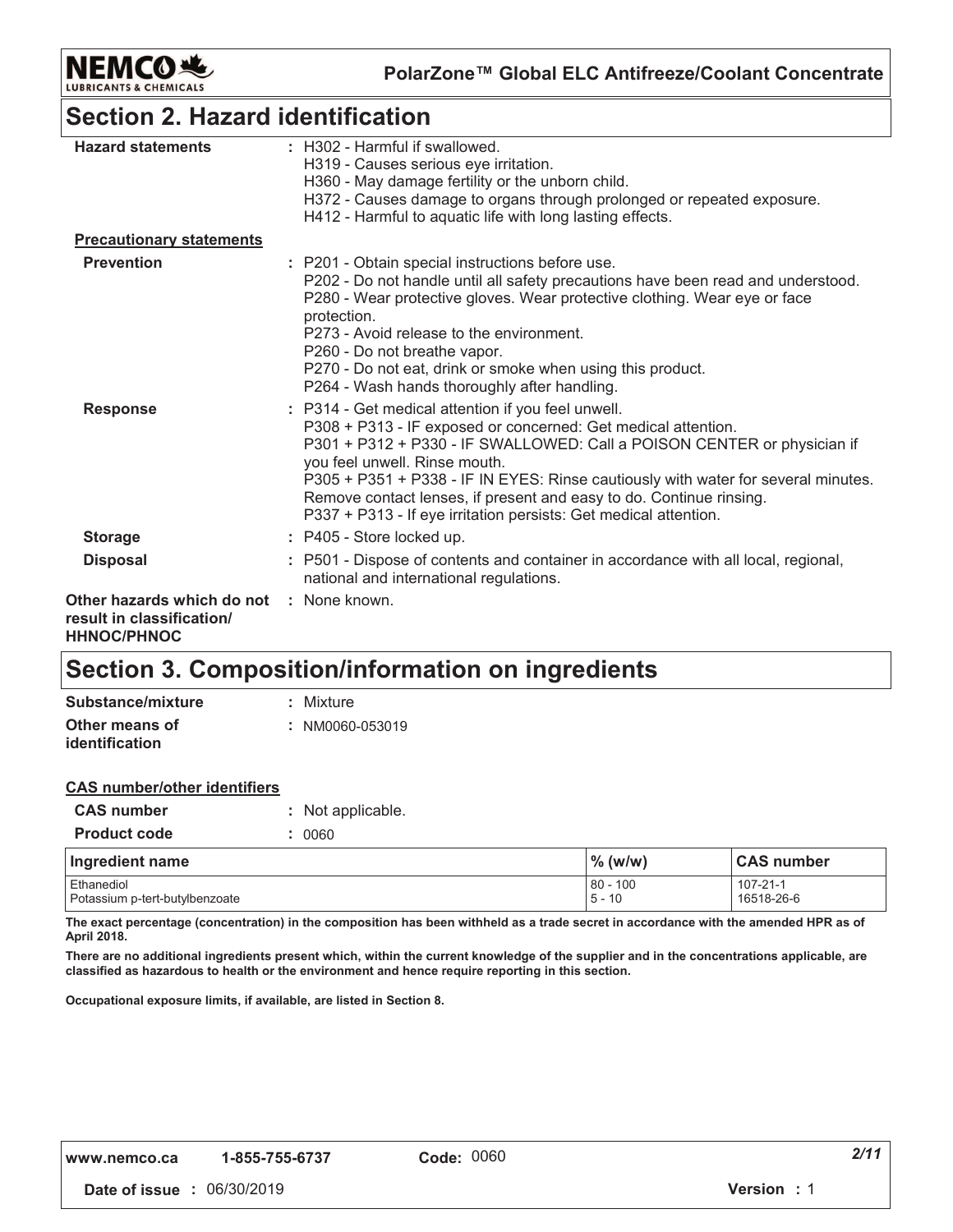

### **Section 4. First-aid measures**

#### Description of necessary first aid measures

| Eye contact         | : Immediately flush eyes with plenty of water, occasionally lifting the upper and lower<br>eyelids. Check for and remove any contact lenses. Continue to rinse for at least 20<br>minutes. Get medical attention.                                                                                                                                                                                                                                                                                                                                                                                                                                                                                                                                                                                                             |
|---------------------|-------------------------------------------------------------------------------------------------------------------------------------------------------------------------------------------------------------------------------------------------------------------------------------------------------------------------------------------------------------------------------------------------------------------------------------------------------------------------------------------------------------------------------------------------------------------------------------------------------------------------------------------------------------------------------------------------------------------------------------------------------------------------------------------------------------------------------|
| <b>Inhalation</b>   | : Remove victim to fresh air and keep at rest in a position comfortable for breathing.<br>If not breathing, if breathing is irregular or if respiratory arrest occurs, provide<br>artificial respiration or oxygen by trained personnel. It may be dangerous to the<br>person providing aid to give mouth-to-mouth resuscitation. Get medical attention. If<br>unconscious, place in recovery position and get medical attention immediately.<br>Maintain an open airway. Loosen tight clothing such as a collar, tie, belt or<br>waistband.                                                                                                                                                                                                                                                                                  |
| <b>Skin contact</b> | : Flush contaminated skin with plenty of water. Wash contaminated clothing<br>thoroughly with water before removing it, or wear gloves. Continue to rinse for at<br>least 20 minutes. Get medical attention. Wash clothing before reuse. Clean shoes<br>thoroughly before reuse.                                                                                                                                                                                                                                                                                                                                                                                                                                                                                                                                              |
| Ingestion           | : Wash out mouth with water. Remove dentures if any. Remove victim to fresh air<br>and keep at rest in a position comfortable for breathing. If material has been<br>swallowed and the exposed person is conscious, give small quantities of water to<br>drink. Stop if the exposed person feels sick as vomiting may be dangerous. Do not<br>induce vomiting unless directed to do so by medical personnel. If vomiting occurs,<br>the head should be kept low so that vomit does not enter the lungs. Get medical<br>attention. If necessary, call a poison center or physician. Never give anything by<br>mouth to an unconscious person. If unconscious, place in recovery position and get<br>medical attention immediately. Maintain an open airway. Loosen tight clothing such<br>as a collar, tie, belt or waistband. |

#### Most important symptoms/effects, acute and delayed

| Potential acute health effects |                                                                                                                             |
|--------------------------------|-----------------------------------------------------------------------------------------------------------------------------|
| Eye contact                    | : Causes serious eye irritation.                                                                                            |
| <b>Inhalation</b>              | No known significant effects or critical hazards.                                                                           |
| <b>Skin contact</b>            | No known significant effects or critical hazards.                                                                           |
| Ingestion                      | : Harmful if swallowed.                                                                                                     |
| Over-exposure signs/symptoms   |                                                                                                                             |
| Eye contact                    | : Adverse symptoms may include the following:<br>pain or irritation<br>watering<br>redness                                  |
| <b>Inhalation</b>              | : Adverse symptoms may include the following:<br>reduced fetal weight<br>increase in fetal deaths<br>skeletal malformations |
| <b>Skin contact</b>            | : Adverse symptoms may include the following:<br>reduced fetal weight<br>increase in fetal deaths<br>skeletal malformations |
| Ingestion                      | : Adverse symptoms may include the following:<br>reduced fetal weight<br>increase in fetal deaths<br>skeletal malformations |

#### Indication of immediate medical attention and special treatment needed, if necessary

| l www.nemco.ca                    | 1-855-755-6737 | Code: 0060         | 3/11 |
|-----------------------------------|----------------|--------------------|------|
| <b>Date of issue : 06/30/2019</b> |                | <b>Version</b> : 1 |      |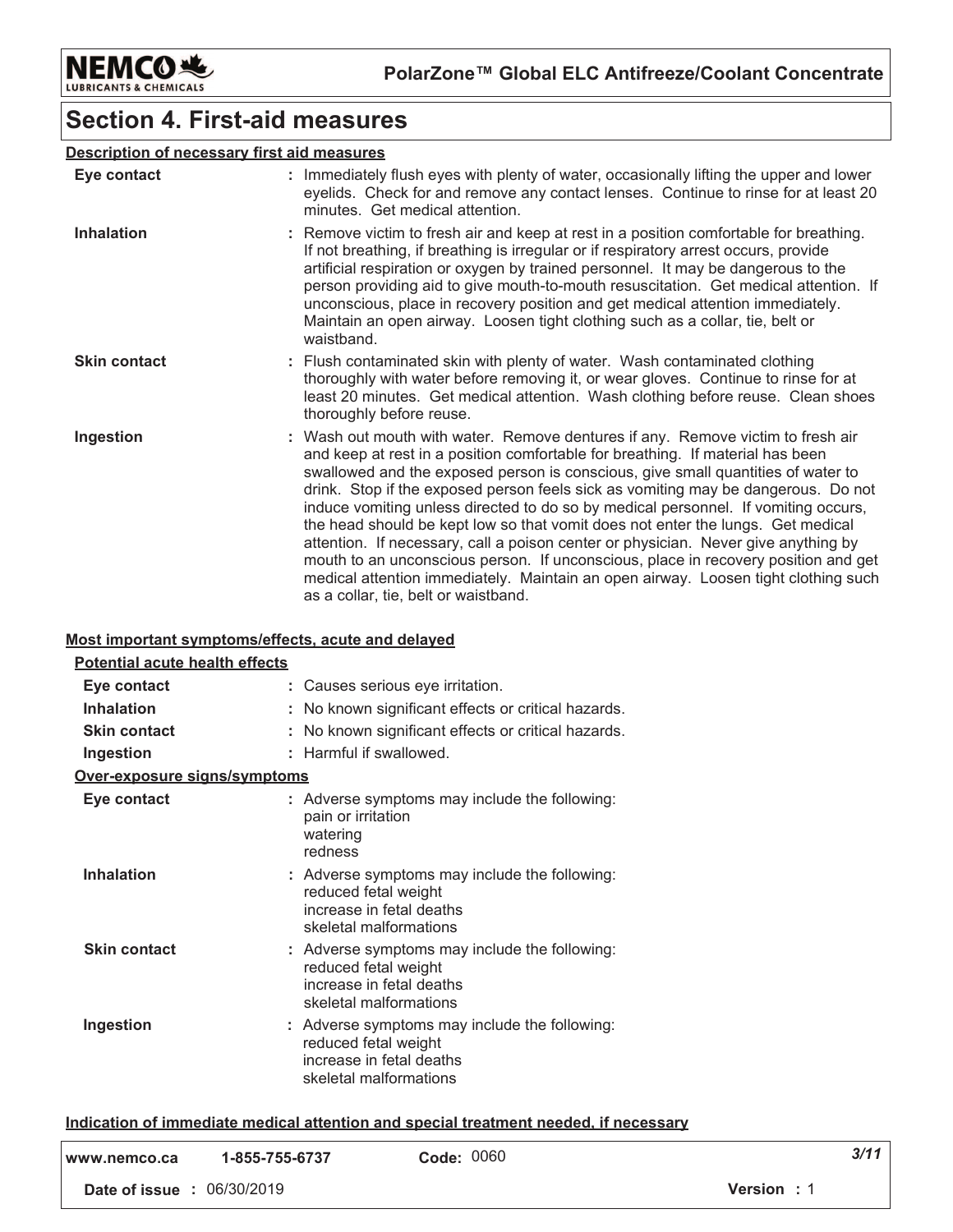

### **Section 4. First-aid measures**

| Notes to physician                | : Treat symptomatically. Contact poison treatment specialist immediately if large<br>quantities have been ingested or inhaled.                                                                                                                                                                                                                                                                                  |
|-----------------------------------|-----------------------------------------------------------------------------------------------------------------------------------------------------------------------------------------------------------------------------------------------------------------------------------------------------------------------------------------------------------------------------------------------------------------|
| <b>Specific treatments</b>        | : No specific treatment.                                                                                                                                                                                                                                                                                                                                                                                        |
| <b>Protection of first-aiders</b> | : No action shall be taken involving any personal risk or without suitable training. If it<br>is suspected that fumes are still present, the rescuer should wear an appropriate<br>mask or self-contained breathing apparatus. It may be dangerous to the person<br>providing aid to give mouth-to-mouth resuscitation. Wash contaminated clothing<br>thoroughly with water before removing it, or wear gloves. |

#### **See toxicological information (Section 11)**

### **Section 5. Fire-fighting measures**

| <b>Extinguishing media</b>                               |                                                                                                                                                                                                               |  |
|----------------------------------------------------------|---------------------------------------------------------------------------------------------------------------------------------------------------------------------------------------------------------------|--|
| Suitable extinguishing<br>media                          | : Use an extinguishing agent suitable for the surrounding fire.                                                                                                                                               |  |
| Unsuitable extinguishing<br>media                        | : None known.                                                                                                                                                                                                 |  |
| <b>Specific hazards arising</b><br>from the chemical     | : This material is harmful to aquatic life with long lasting effects. Fire water<br>contaminated with this material must be contained and prevented from being<br>discharged to any waterway, sewer or drain. |  |
| <b>Hazardous thermal</b><br>decomposition products       | Decomposition products may include the following materials:<br>carbon dioxide<br>carbon monoxide<br>metal oxide/oxides                                                                                        |  |
| <b>Special protective actions</b><br>for fire-fighters   | : Promptly isolate the scene by removing all persons from the vicinity of the incident if<br>there is a fire. No action shall be taken involving any personal risk or without<br>suitable training.           |  |
| <b>Special protective</b><br>equipment for fire-fighters | : Fire-fighters should wear appropriate protective equipment and self-contained<br>breathing apparatus (SCBA) with a full face-piece operated in positive pressure<br>mode.                                   |  |

### **Section 6. Accidental release measures**

#### **<u>Personal precautions, protective equipment and emergency procedures</u>**

| For non-emergency<br>personnel   | : No action shall be taken involving any personal risk or without suitable training.<br>Evacuate surrounding areas. Keep unnecessary and unprotected personnel from<br>entering. Do not touch or walk through spilled material. Avoid breathing vapor or<br>mist. Provide adequate ventilation. Wear appropriate respirator when ventilation is<br>inadequate. Put on appropriate personal protective equipment. |
|----------------------------------|------------------------------------------------------------------------------------------------------------------------------------------------------------------------------------------------------------------------------------------------------------------------------------------------------------------------------------------------------------------------------------------------------------------|
| For emergency responders         | : If specialized clothing is required to deal with the spillage, take note of any<br>information in Section 8 on suitable and unsuitable materials. See also the<br>information in "For non-emergency personnel".                                                                                                                                                                                                |
| <b>Environmental precautions</b> | : Avoid dispersal of spilled material and runoff and contact with soil, waterways,<br>drains and sewers. Inform the relevant authorities if the product has caused<br>environmental pollution (sewers, waterways, soil or air). Water polluting material.<br>May be harmful to the environment if released in large quantities.                                                                                  |

#### <u>**Methods and materials for containment and cleaning up**</u>

| www.nemco.ca                      | 1-855-755-6737 | <b>Code: 0060</b> |                    | 4/11 |
|-----------------------------------|----------------|-------------------|--------------------|------|
| <b>Date of issue : 06/30/2019</b> |                |                   | <b>Version</b> : 1 |      |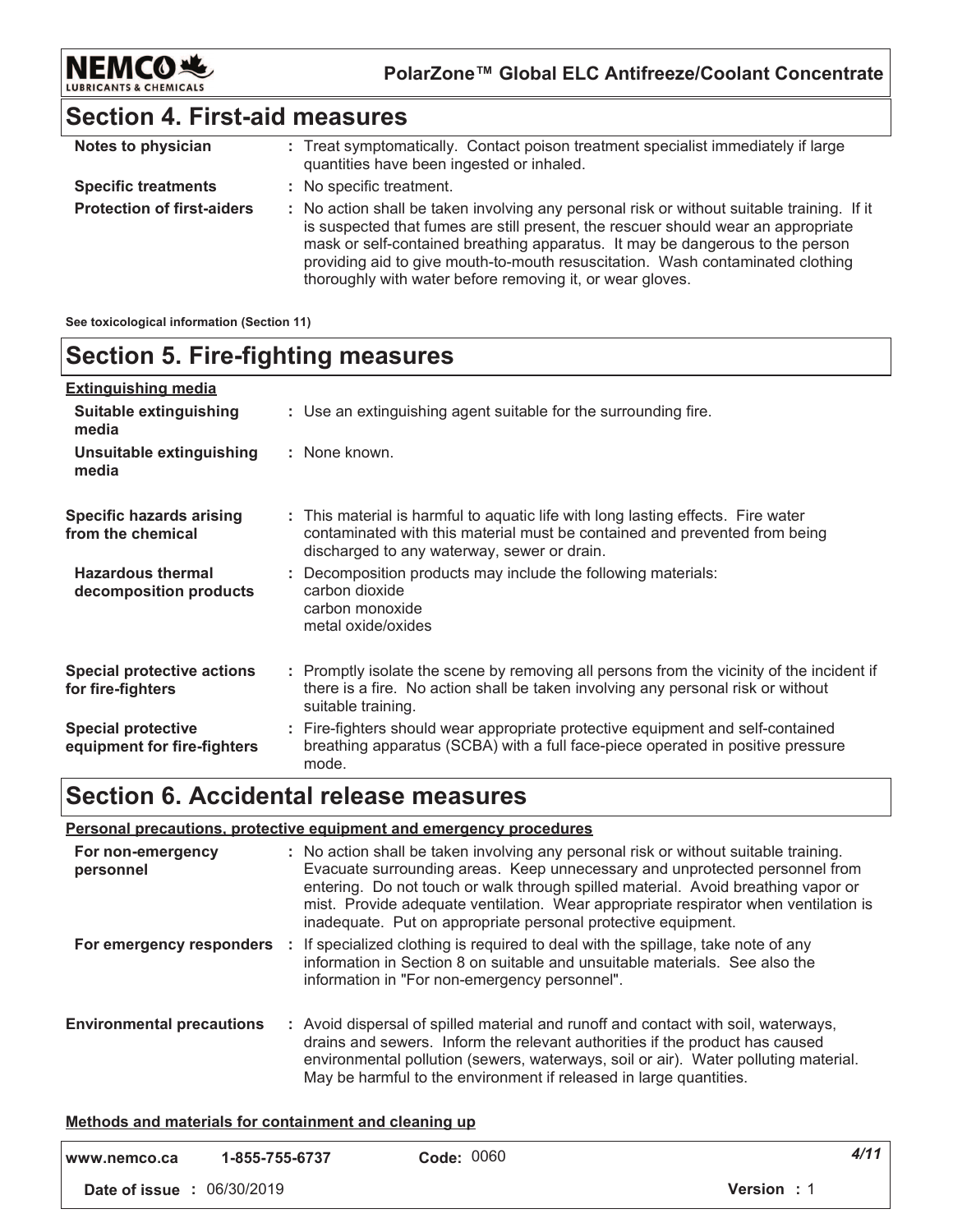

### **Section 6. Accidental release measures**

| <b>Spill</b> |  |
|--------------|--|
|              |  |

: Stop leak if without risk. Move containers from spill area. Approach release from upwind. Prevent entry into sewers, water courses, basements or confined areas. Wash spillages into an effluent treatment plant or proceed as follows. Contain and collect spillage with non-combustible, absorbent material e.g. sand, earth, vermiculite or diatomaceous earth and place in container for disposal according to local regulations (see Section 13). Dispose of via a licensed waste disposal contractor. Contaminated absorbent material may pose the same hazard as the spilled product. Note: see Section 1 for emergency contact information and Section 13 for waste disposal.

### **Section 7. Handling and storage**

#### <u>Precautions for safe handling</u>

| <b>Protective measures</b>                                         | : Put on appropriate personal protective equipment (see Section 8). Avoid exposure -<br>obtain special instructions before use. Avoid exposure during pregnancy. Do not<br>handle until all safety precautions have been read and understood. Do not get in<br>eyes or on skin or clothing. Do not breathe vapor or mist. Do not ingest. Avoid<br>release to the environment. If during normal use the material presents a respiratory<br>hazard, use only with adequate ventilation or wear appropriate respirator. Keep in<br>the original container or an approved alternative made from a compatible material,<br>kept tightly closed when not in use. Empty containers retain product residue and<br>can be hazardous. Do not reuse container. |
|--------------------------------------------------------------------|-----------------------------------------------------------------------------------------------------------------------------------------------------------------------------------------------------------------------------------------------------------------------------------------------------------------------------------------------------------------------------------------------------------------------------------------------------------------------------------------------------------------------------------------------------------------------------------------------------------------------------------------------------------------------------------------------------------------------------------------------------|
| <b>Advice on general</b><br>occupational hygiene                   | : Eating, drinking and smoking should be prohibited in areas where this material is<br>handled, stored and processed. Workers should wash hands and face before eating,<br>drinking and smoking. See also Section 8 for additional information on hygiene<br>measures.                                                                                                                                                                                                                                                                                                                                                                                                                                                                              |
| Conditions for safe storage,<br>including any<br>incompatibilities | : Store in accordance with local regulations. Store in original container protected from<br>direct sunlight in a dry, cool and well-ventilated area, away from incompatible<br>materials (see Section 10) and food and drink. Store locked up. Keep container<br>tightly closed and sealed until ready for use. Containers that have been opened<br>must be carefully resealed and kept upright to prevent leakage. Do not store in<br>unlabeled containers. Use appropriate containment to avoid environmental<br>contamination. See Section 10 for incompatible materials before handling or use.                                                                                                                                                 |

### Section 8. Exposure controls/personal protection

#### <u>Control parameters</u>

#### <u>**<u>Occupational exposure limits</u>**</u>

| Ingredient name | <b>Exposure limits</b>                                                                                                                                                                                                                                                                                                                                                                                                                                                                                                                                                                                                                                                 |
|-----------------|------------------------------------------------------------------------------------------------------------------------------------------------------------------------------------------------------------------------------------------------------------------------------------------------------------------------------------------------------------------------------------------------------------------------------------------------------------------------------------------------------------------------------------------------------------------------------------------------------------------------------------------------------------------------|
| Ethanediol      | CA Ontario Provincial (Canada, 1/2018).<br>C: 100 mg/m <sup>3</sup> Form: Aerosol only<br>CA British Columbia Provincial (Canada, 7/2018).<br>C: 100 mg/m <sup>3</sup> Form: Aerosol.<br>TWA: 10 mg/m <sup>3</sup> 8 hours. Form: Particulate.<br>STEL: 20 mg/m <sup>3</sup> 15 minutes. Form: Particulate.<br>C: 50 ppm Form: Vapor<br>CA Saskatchewan Provincial (Canada, 7/2013).<br>CEIL: 100 mg/m <sup>3</sup> Form: Aerosol.<br>CA Quebec Provincial (Canada, 1/2014).<br>STEV: 50 ppm 15 minutes. Form: Vapor and mist<br>STEV: 127 mg/m <sup>3</sup> 15 minutes. Form: Vapor and mist<br>CA Alberta Provincial (Canada, 6/2018).<br>$C: 100$ mg/m <sup>3</sup> |

**,,," "123242 -**

*-*

 **#** 01"/0"\$0'2 **5 #** '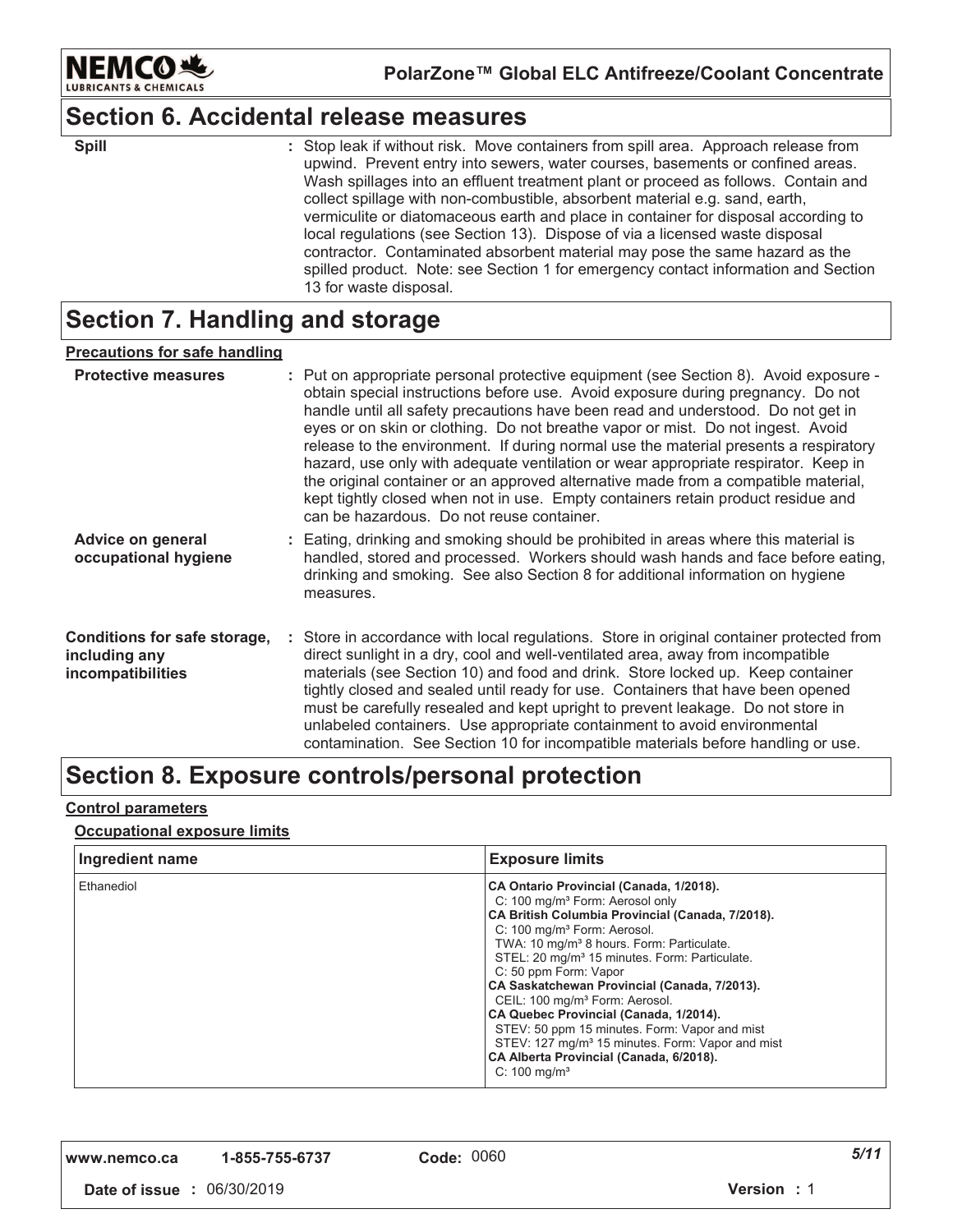

PolarZone™ Global ELC Antifreeze/Coolant Concentrate

### Section 8. Exposure controls/personal protection

| Appropriate engineering<br>controls       | : If user operations generate dust, fumes, gas, vapor or mist, use process enclosures,<br>local exhaust ventilation or other engineering controls to keep worker exposure to<br>airborne contaminants below any recommended or statutory limits.                                                                                                                                                                                                                                                                                                                                                                          |  |  |
|-------------------------------------------|---------------------------------------------------------------------------------------------------------------------------------------------------------------------------------------------------------------------------------------------------------------------------------------------------------------------------------------------------------------------------------------------------------------------------------------------------------------------------------------------------------------------------------------------------------------------------------------------------------------------------|--|--|
| <b>Environmental exposure</b><br>controls | : Emissions from ventilation or work process equipment should be checked to ensure<br>they comply with the requirements of environmental protection legislation.                                                                                                                                                                                                                                                                                                                                                                                                                                                          |  |  |
| <b>Individual protection measures</b>     |                                                                                                                                                                                                                                                                                                                                                                                                                                                                                                                                                                                                                           |  |  |
| <b>Hygiene measures</b>                   | : Wash hands, forearms and face thoroughly after handling chemical products, before<br>eating, smoking and using the lavatory and at the end of the working period.<br>Appropriate techniques should be used to remove potentially contaminated clothing.<br>Wash contaminated clothing before reusing. Ensure that eyewash stations and<br>safety showers are close to the workstation location.                                                                                                                                                                                                                         |  |  |
| <b>Eye/face protection</b>                | : Safety eyewear complying with an approved standard should be used when a risk<br>assessment indicates this is necessary to avoid exposure to liquid splashes, mists,<br>gases or dusts. If contact is possible, the following protection should be worn,<br>unless the assessment indicates a higher degree of protection: chemical splash<br>goggles.                                                                                                                                                                                                                                                                  |  |  |
| <b>Skin protection</b>                    |                                                                                                                                                                                                                                                                                                                                                                                                                                                                                                                                                                                                                           |  |  |
| <b>Hand protection</b>                    | : Chemical-resistant, impervious gloves complying with an approved standard should<br>be worn at all times when handling chemical products if a risk assessment indicates<br>this is necessary. Considering the parameters specified by the glove manufacturer,<br>check during use that the gloves are still retaining their protective properties. It<br>should be noted that the time to breakthrough for any glove material may be<br>different for different glove manufacturers. In the case of mixtures, consisting of<br>several substances, the protection time of the gloves cannot be accurately<br>estimated. |  |  |
| <b>Body protection</b>                    | : Personal protective equipment for the body should be selected based on the task<br>being performed and the risks involved and should be approved by a specialist<br>before handling this product.                                                                                                                                                                                                                                                                                                                                                                                                                       |  |  |
| Other skin protection                     | : Appropriate footwear and any additional skin protection measures should be<br>selected based on the task being performed and the risks involved and should be<br>approved by a specialist before handling this product.                                                                                                                                                                                                                                                                                                                                                                                                 |  |  |
| <b>Respiratory protection</b>             | : Based on the hazard and potential for exposure, select a respirator that meets the<br>appropriate standard or certification. Respirators must be used according to a<br>respiratory protection program to ensure proper fitting, training, and other important<br>aspects of use.                                                                                                                                                                                                                                                                                                                                       |  |  |

## Section 9. Physical and chemical properties

| <b>Appearance</b>                |                                         |
|----------------------------------|-----------------------------------------|
| <b>Physical state</b>            | : Liquid. [Clear.]                      |
| Color                            | : Yellow.                               |
| Odor                             | $:$ Mild.                               |
| Odor threshold                   | : Not available.                        |
| pH                               | $\therefore$ 8.0 - 9.0                  |
| <b>Freezing point</b>            | : $-15^{\circ}$ C (5 $^{\circ}$ F)      |
| <b>Boiling point</b>             | : $198^{\circ}$ C (388.4 $^{\circ}$ F)  |
| <b>Flash point</b>               | : Closed cup: $111^{\circ}$ C (231.8°F) |
| <b>Evaporation rate</b>          | : Not available.                        |
| <b>Flammability (solid, gas)</b> | : Not available.                        |
|                                  |                                         |

Code: 0060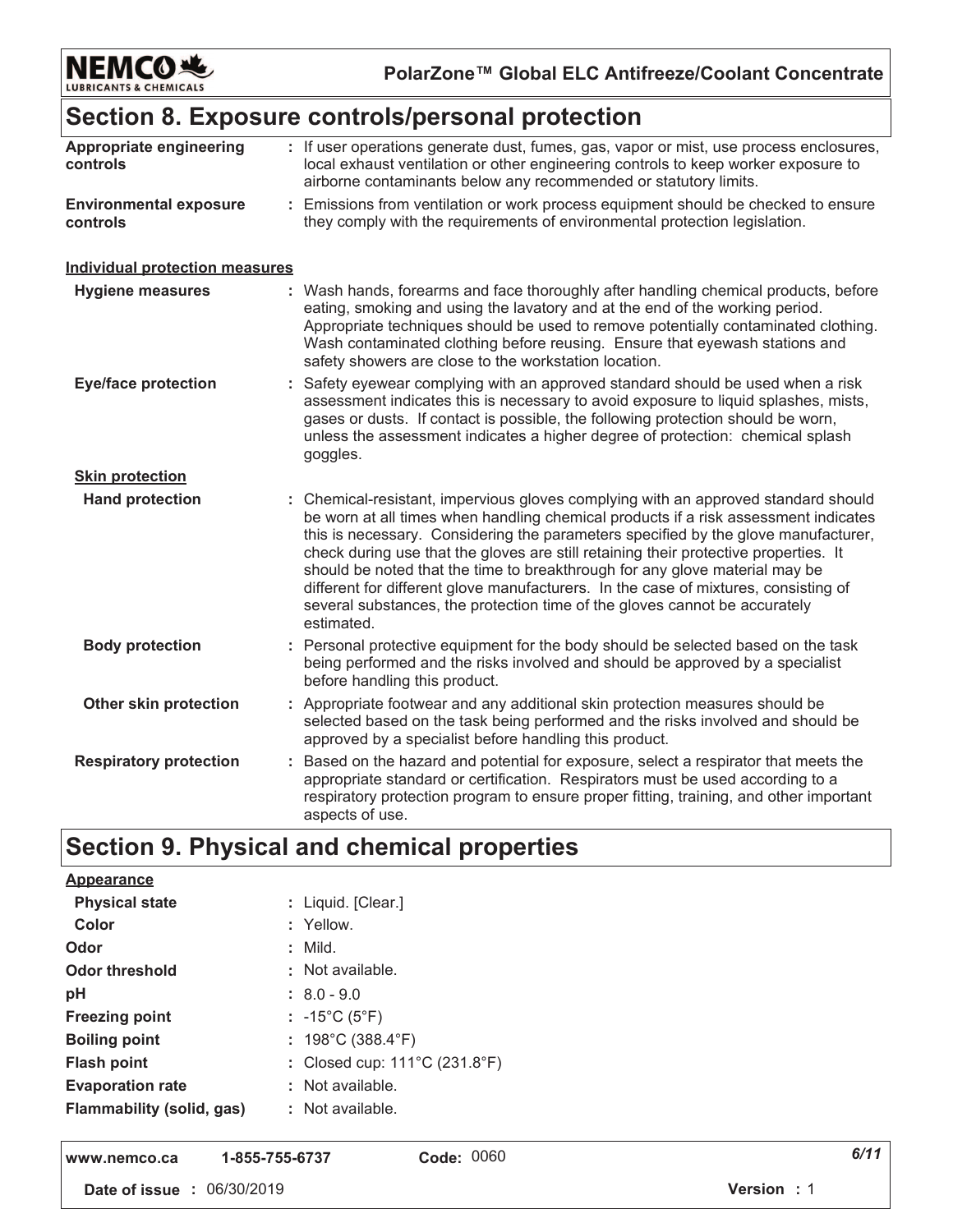

### **Section 9. Physical and chemical properties**

| Lower and upper explosive<br>(flammable) limits   | : Not available.                       |
|---------------------------------------------------|----------------------------------------|
| Vapor pressure                                    | : Not available.                       |
| Vapor density                                     | : Not available.                       |
| <b>Relative density</b>                           | : 1.124                                |
| <b>Solubility</b>                                 | : Soluble in water.                    |
| <b>Partition coefficient: n-</b><br>octanol/water | : Not available.                       |
| <b>Auto-ignition temperature</b>                  | : $398^{\circ}$ C (748.4 $^{\circ}$ F) |
| Decomposition temperature                         | : Not available.                       |
| <b>Viscosity</b>                                  | : Not available.                       |

### **Section 10. Stability and reactivity**

| <b>Reactivity</b>                            | : No specific test data related to reactivity available for this product or its ingredients.              |
|----------------------------------------------|-----------------------------------------------------------------------------------------------------------|
| <b>Chemical stability</b>                    | : The product is stable.                                                                                  |
| <b>Possibility of hazardous</b><br>reactions | : Under normal conditions of storage and use, hazardous reactions will not occur.                         |
| <b>Conditions to avoid</b>                   | : No specific data.                                                                                       |
| Incompatible materials                       | : Reactive or incompatible with the following materials: oxidizing materials.                             |
| <b>Hazardous decomposition</b><br>products   | : Under normal conditions of storage and use, hazardous decomposition products<br>should not be produced. |

### **Section 11. Toxicological information**

#### <u>Information on toxicological effects</u>

#### <u>Acute toxicity</u>

| <b>Product/ingredient name</b> | <b>Result</b> | <b>Species</b> | <b>Dose</b> | <b>Exposure</b> |
|--------------------------------|---------------|----------------|-------------|-----------------|
| Ethanediol                     | ∟D50 Oral     | Rat            | 4700 mg/kg  |                 |

#### <u>**Irritation/Corrosion</u>**</u>

| <b>Product/ingredient name</b> | <b>Result</b>            | <b>Species</b> | <b>Score</b> | <b>Exposure</b>     | <b>Observation</b> |
|--------------------------------|--------------------------|----------------|--------------|---------------------|--------------------|
| Ethanediol                     | Eves - Mild irritant     | Rabbit         |              | 24 hours 500 mg   - |                    |
|                                | Eves - Mild irritant     | Rabbit         |              | 1 hours 100 mg      |                    |
|                                | Eves - Moderate irritant | Rabbit         |              | 6 hours 1440 mg   - |                    |
|                                | Skin - Mild irritant     | Rabbit         |              | 555 mg              |                    |

#### <u>Sensitization</u>

There is no data available.

#### <u>**Mutagenicity</u>**</u>

There is no data available.

#### **Carcinogenicity**

#### <u>Classification</u>

**,,," "123242 -**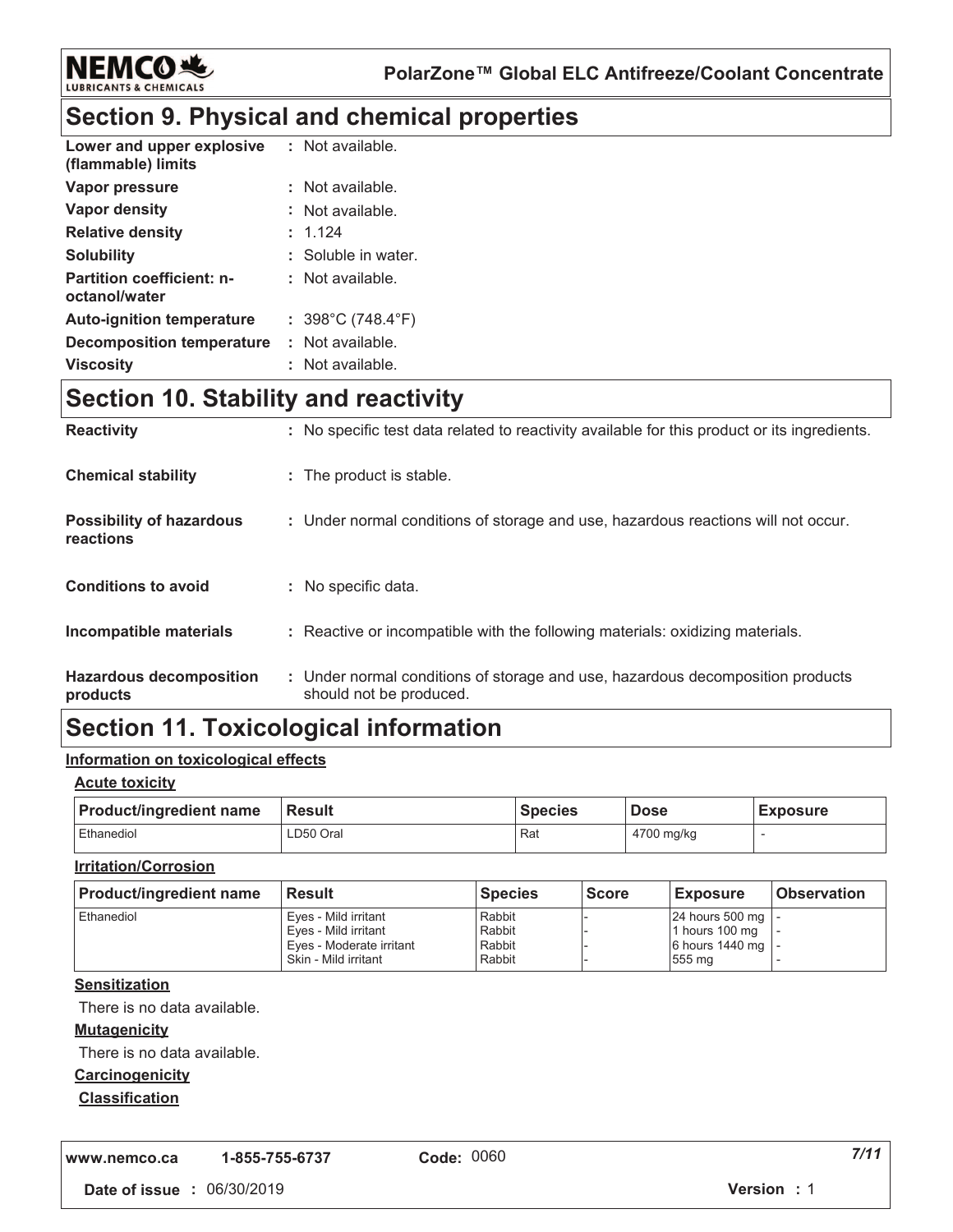

### **Section 11. Toxicological information**

| <b>Product/ingredient</b><br>name | <b>OSHA IARC</b> | <b>NTP</b> | <b>ACGIH</b> | <b>EPA</b> | <b>NIOSH</b> |
|-----------------------------------|------------------|------------|--------------|------------|--------------|
| Ethanediol                        |                  |            | A4           |            |              |

#### <u>**Reproductive toxicity</u>**</u>

There is no data available.

#### <u>Teratogenicity</u>

There is no data available.

#### <u>**<u>Specific target organ toxicity (single exposure)</u>**</u>

There is no data available.

#### <u>**<u>Specific target organ toxicity (repeated exposure)</u>**</u>

| Name                           | Category | <b>Target organs</b> |
|--------------------------------|----------|----------------------|
| Potassium p-tert-butylbenzoate | Category | Not determined       |

#### <u>Aspiration hazard</u>

There is no data available.

| Information on the likely<br>routes of exposure | : Dermal contact. Eye contact. Inhalation. Ingestion. |
|-------------------------------------------------|-------------------------------------------------------|
| <b>Potential acute health effects</b>           |                                                       |
| Eye contact                                     | : Causes serious eye irritation.                      |
| <b>Inhalation</b>                               | : No known significant effects or critical hazards.   |
| <b>Skin contact</b>                             | : No known significant effects or critical hazards.   |
| Ingestion                                       | : Harmful if swallowed.                               |

#### <u>**<u>Symptoms related to the physical, chemical and toxicological characteristics</u>**</u>

| Eye contact         | : Adverse symptoms may include the following:<br>pain or irritation<br>watering<br>redness                                  |
|---------------------|-----------------------------------------------------------------------------------------------------------------------------|
| <b>Inhalation</b>   | : Adverse symptoms may include the following:<br>reduced fetal weight<br>increase in fetal deaths<br>skeletal malformations |
| <b>Skin contact</b> | : Adverse symptoms may include the following:<br>reduced fetal weight<br>increase in fetal deaths<br>skeletal malformations |
| Ingestion           | : Adverse symptoms may include the following:<br>reduced fetal weight<br>increase in fetal deaths<br>skeletal malformations |

|                                       |                        | Delayed and immediate effects and also chronic effects from short and long term exposure |  |
|---------------------------------------|------------------------|------------------------------------------------------------------------------------------|--|
| <b>Short term exposure</b>            |                        |                                                                                          |  |
| <b>Potential immediate</b><br>effects |                        | : No known significant effects or critical hazards.                                      |  |
| www.nomeo.co                          | $1 - 955 - 755 - 6727$ | Cada: 0060                                                                               |  |

w.nemco.ca 1-855-755-6737 **#**  *--*  **#** 01"/0"\$0'2 **5 #** ' Code: UU0U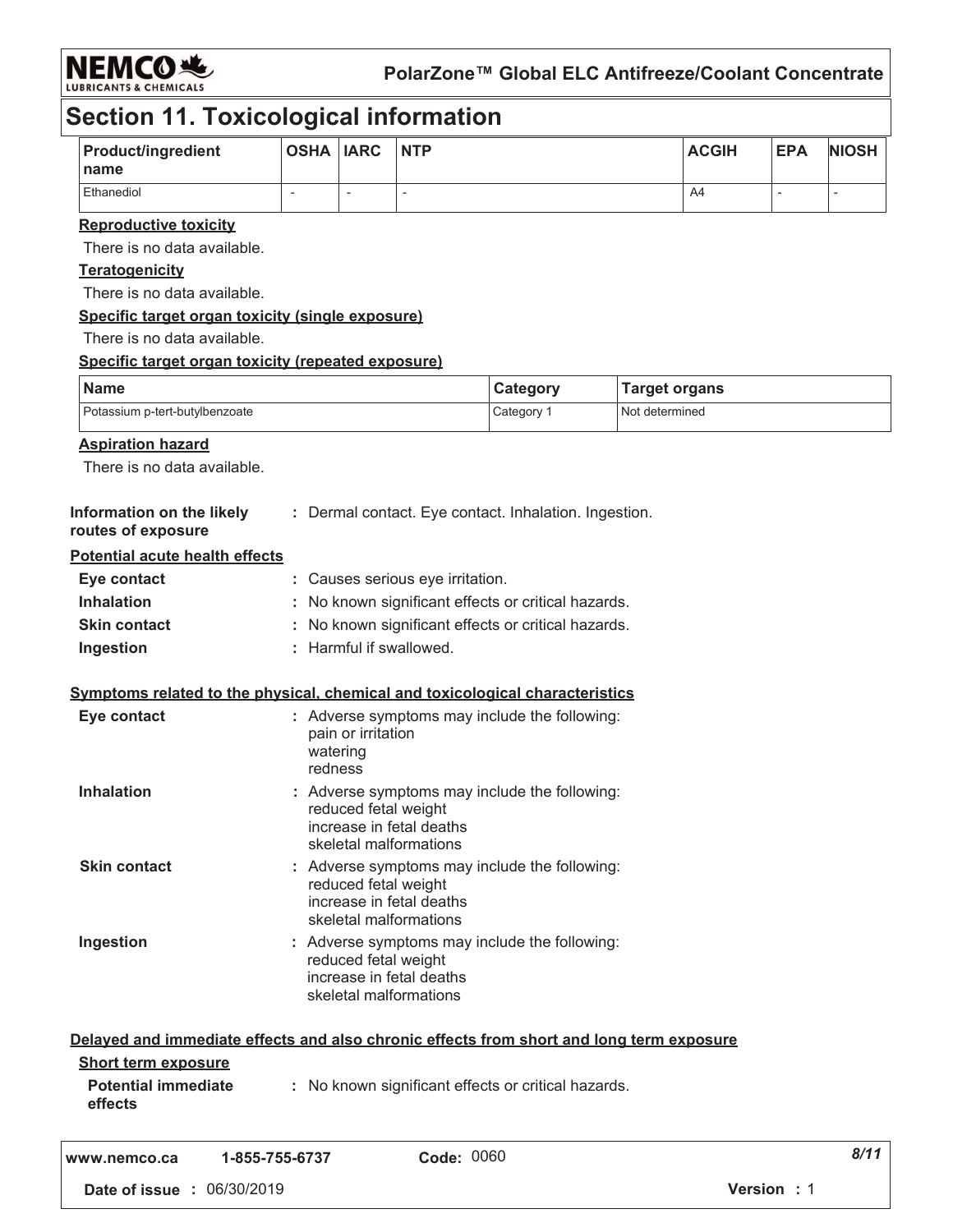

**PolarZone™ Global ELC Antifreeze/Coolant Concentrate**

### **Section 11. Toxicological information**

| <b>Potential delayed effects</b>        | : No known significant effects or critical hazards.               |
|-----------------------------------------|-------------------------------------------------------------------|
| Long term exposure                      |                                                                   |
| <b>Potential immediate</b><br>effects   | : No known significant effects or critical hazards.               |
| <b>Potential delayed effects</b>        | : No known significant effects or critical hazards.               |
| <b>Potential chronic health effects</b> |                                                                   |
| General                                 | : Causes damage to organs through prolonged or repeated exposure. |
| Carcinogenicity                         | : No known significant effects or critical hazards.               |
| <b>Mutagenicity</b>                     | : No known significant effects or critical hazards.               |
| <b>Teratogenicity</b>                   | : May damage the unborn child.                                    |
| <b>Developmental effects</b>            | : No known significant effects or critical hazards.               |
| <b>Fertility effects</b>                | : May damage fertility.                                           |

#### <u>Numerical measures of toxicity</u>

#### <u>**<u>Acute toxicity estimates</u>**</u>

| <b>Route</b> | <b>ATE value</b> |
|--------------|------------------|
| Oral         | 521.75 mg/kg     |

### **Section 12. Ecological information**

#### <u> Toxicity</u>

| <b>Product/ingredient name</b> | <b>Result</b>                                                               | <b>Species</b>                                                  | <b>Exposure</b>      |
|--------------------------------|-----------------------------------------------------------------------------|-----------------------------------------------------------------|----------------------|
| Ethanediol                     | Acute LC50 6900000 µg/L Fresh water                                         | Crustaceans - Ceriodaphnia dubia -<br>Neonate                   | 48 hours             |
|                                | Acute LC50 41000000 µg/L Fresh water<br>Acute LC50 8050000 µg/L Fresh water | Daphnia - Daphnia magna - Neonate<br>Fish - Pimephales promelas | 48 hours<br>96 hours |

#### **Persistence and degradability**

There is no data available.

#### **Bioaccumulative potential**

| <b>Product/ingredient name</b> | $ $ LogP <sub>ow</sub> | <b>BCF</b> | <b>Potential</b> |
|--------------------------------|------------------------|------------|------------------|
| Ethanediol                     | $-1.36$                |            | low              |

### <u>Mobility in soil</u>

| Soil/water partition   | : There is no data available. |
|------------------------|-------------------------------|
| coefficient $(K_{oc})$ |                               |

#### **Other adverse effect**  $\colon$  No known significant effects or critical hazards.

| www.nemco.ca | 1-855-755-6737 | C |
|--------------|----------------|---|
|--------------|----------------|---|

*-*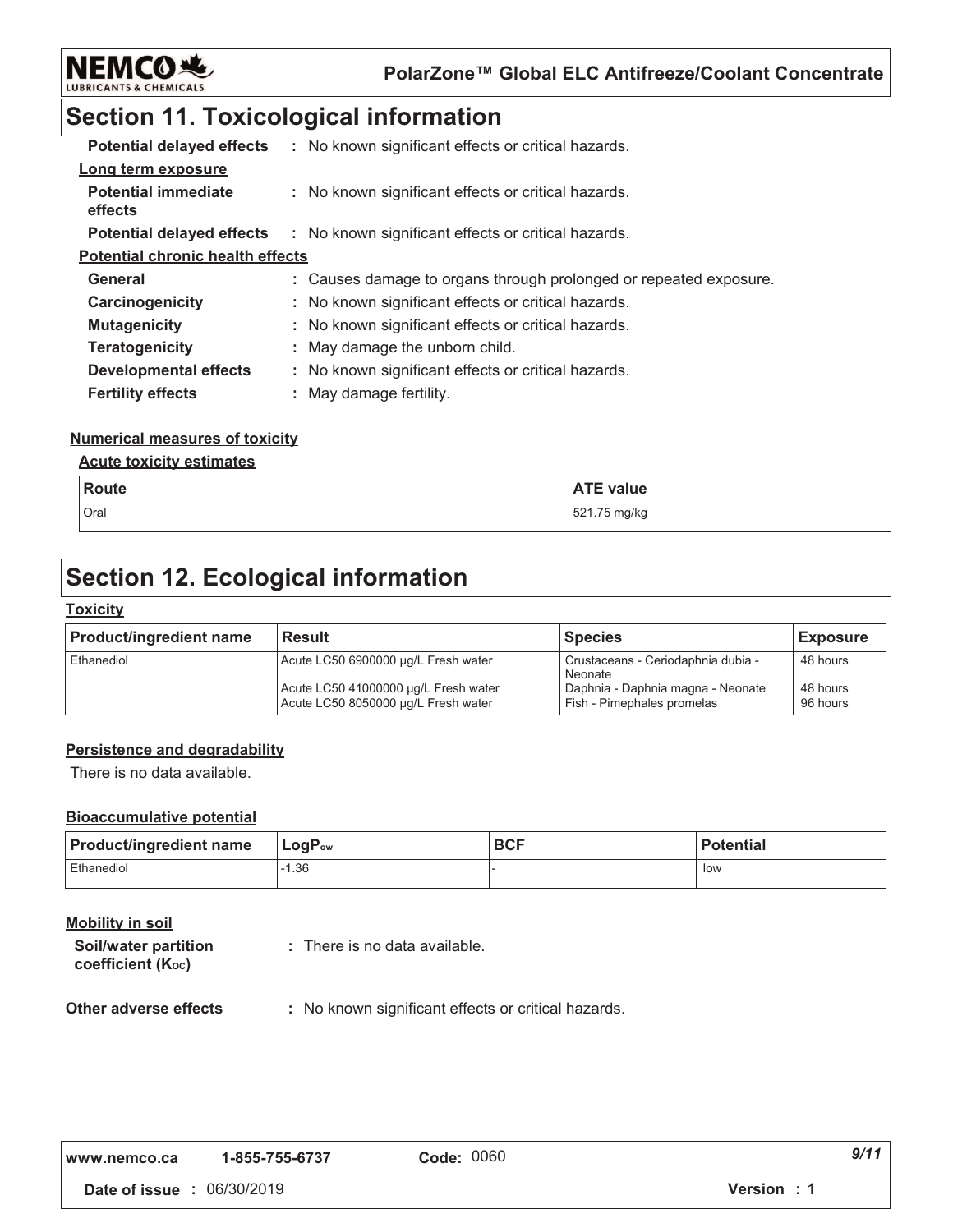

### **Section 13. Disposal considerations**

: The generation of waste should be avoided or minimized wherever possible. Disposal of this product, solutions and any by-products should comply with the requirements of environmental protection and waste disposal legislation and any regional local authority requirements. Dispose of surplus and non-recyclable products via a licensed waste disposal contractor. Waste should not be disposed of untreated to the sewer unless fully compliant with the requirements of all authorities with jurisdiction. Waste packaging should be recycled. Incineration or landfill should only be considered when recycling is not feasible. This material and its container must be disposed of in a safe way. Care should be taken when handling empty containers that have not been cleaned or rinsed out. Empty containers or liners may retain some product residues. Avoid dispersal of spilled material and runoff and contact with soil, waterways, drains and sewers. **Disposal methods :**  $\qquad \qquad :$ 

### **Section 14. Transport information**

|                                      | <b>TDG Classification</b> | <b>IMDG</b>    | <b>IATA</b>              |
|--------------------------------------|---------------------------|----------------|--------------------------|
| <b>UN number</b>                     | Not regulated.            | Not regulated. | Not regulated.           |
| <b>UN proper</b><br>shipping name    |                           | $\blacksquare$ | $\overline{\phantom{a}}$ |
| <b>Transport</b><br>hazard class(es) |                           | ۰              | ۰                        |
| <b>Packing group</b>                 | $\sim$                    | $\sim$         | $\sim$                   |
| <b>Environmental</b><br>hazards      | No.                       | No.            | No.                      |
| <b>Additional</b><br>information     |                           | $\blacksquare$ |                          |

**AERG** : Not applicable

**Special precautions for user : Transport within user's premises: always transport in closed containers that are** upright and secure. Ensure that persons transporting the product know what to do in the event of an accident or spillage.

### **Section 15. Regulatory information**

| <u>Canadian lists</u>                        |                                                                                              |
|----------------------------------------------|----------------------------------------------------------------------------------------------|
| <b>Canada inventory (DSL</b><br><b>NDSL)</b> | : At least one component is not listed in DSL but all such components are listed in<br>NDSL. |
| <b>Canadian NPRI</b>                         | : The following components are listed: Ethanediol                                            |
| <b>CEPA Toxic substances</b>                 | : None of the components are listed.                                                         |